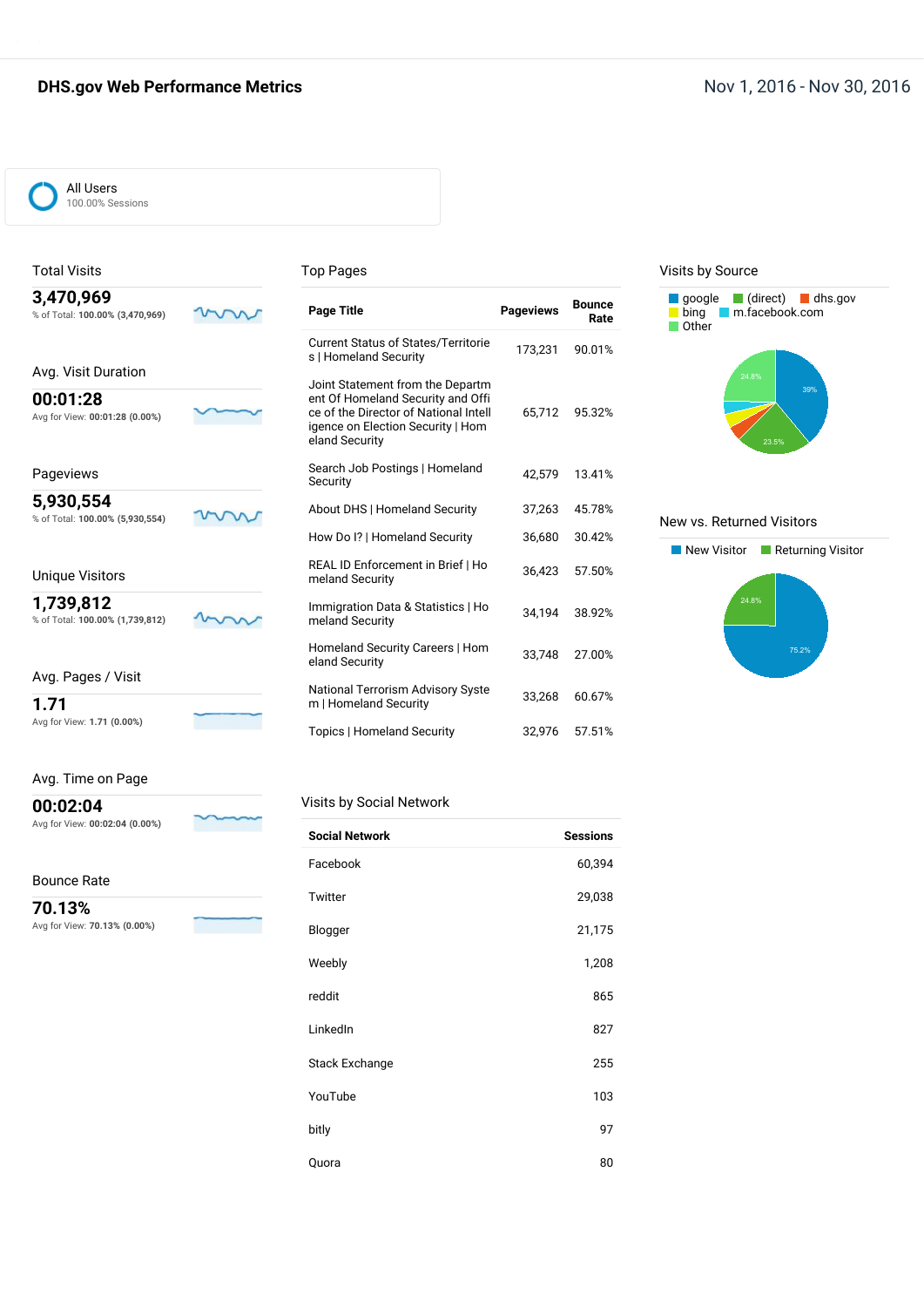

### Visits to DHS.gov

**3,470,969** % of Total: **100.00% (3,470,969)**

Total Internal Searches

**94,780** % of Total: **100.00% (94,780)**

Total External Searches (Google)

**645,613** % of Total: **18.60% (3,470,969)**

m

mm

mw

| Search Term          | <b>Total Unique</b><br><b>Searches</b> |
|----------------------|----------------------------------------|
| careers              | 758                                    |
| esta                 | 453                                    |
| iobs                 | 450                                    |
| case status          | 426                                    |
| forms                | 400                                    |
| i-9 form             | 333                                    |
| check my case status | 319                                    |
| passport renewal     | 315                                    |
| Jobs                 | 310                                    |
| esta application     | 302                                    |

Top Internal Searches by Search Term

#### New vs. Returned Visitors



Avg. Visits per Visitor



#### Top External Searches (Google - as reported)

| Keyword                 | <b>Sessions</b> |
|-------------------------|-----------------|
| us passport application | 1,056           |
| children sex video      | 765             |
| children sex videos     | 620             |
| us passport             | 617             |
| child sex video         | 588             |
| passport                | 539             |
| homeland security jobs  | 487             |
| cyber security          | 316             |
| passport application    | 200             |
| child sex videos        | 191             |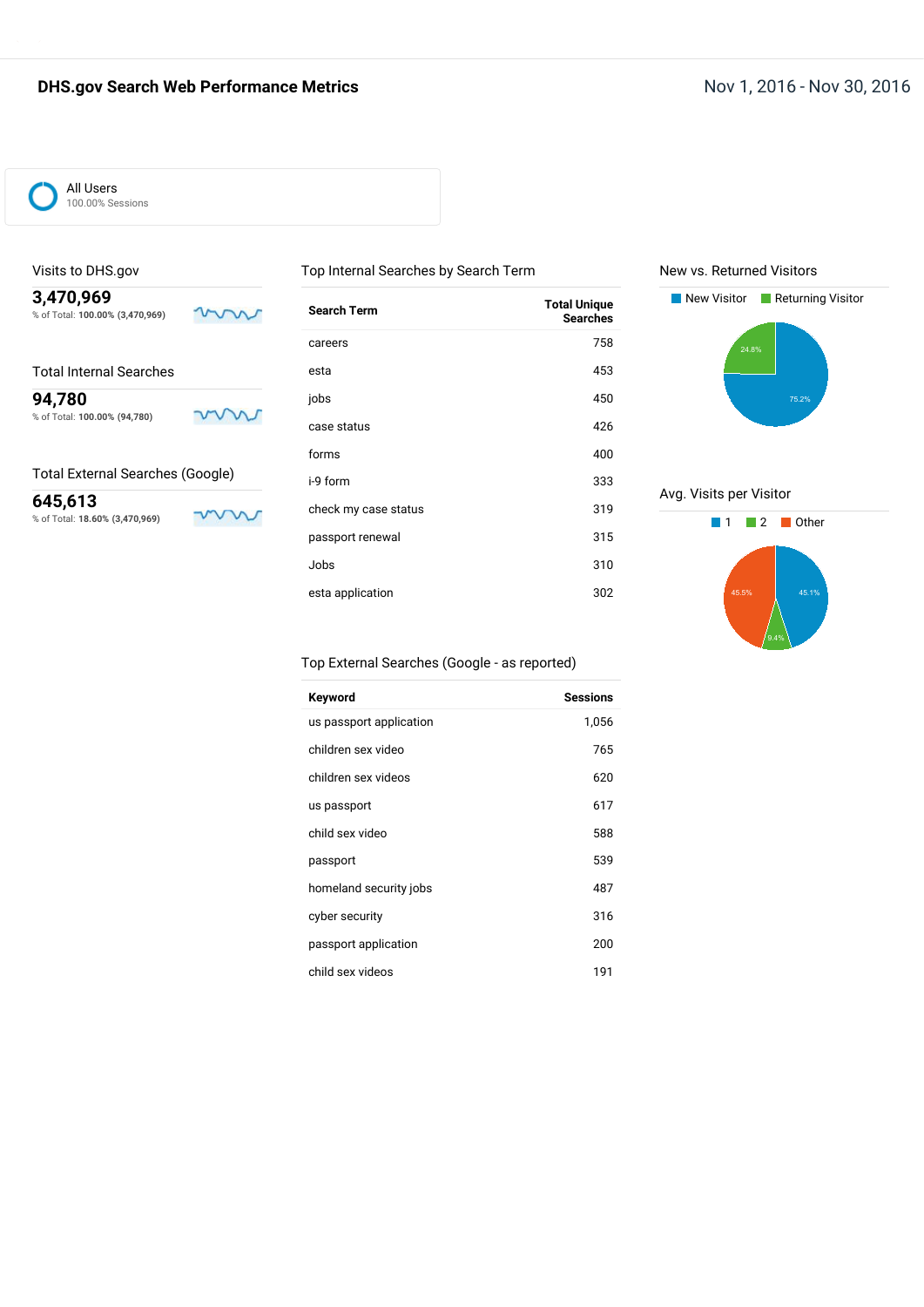Time Period: 1 1 /1/2016 –11/30/2016

# **Voice of the Customers**

#### **Feedback:**

- The major customer issuesto improve on the DHS.gov site include making content easier to find, label pages and navigation to help customers find relevant content quickly and easily.
- Other items to improve on the DHS.gov site include simplifying links and navigation choices, making navigation more intuitive, and remediating broken links.

Complete list available upon request

\*Source:surveymonkey.com

#### **Final Recommendations:**

We continue to review and work on recommendations from DHS.gov metrics reports. The DHS.gov Web Team documents and analyzesthe success of improvementsthrough metricsin addition to emerging technologies, recommendationsandactions.

#### **Recommendations:**

 **DifficultyFindingContent, Feeling Lost and Mislabeled Links:** The DHS.gov Web Team continues to implement more left navigation throughout site and restructure content and hyperlinks to promote a more productive, user-friendly experience.

#### **Actions Taken:**

- In an effort to address long-standing customer concerns and issues with DHS.gov, we launched a redesigned DHS.gov at the beginning of June 2016. Some of the specific differences you'll see are:
- 1. Compatibility for both desktop computers and mobile devices (phones and tablets)
- 2. Cleaner, easier-to-read site format and presentation
- 3. Faster and more accurate site navigation using our internal search function and external search engines (like Google and Bing)

Throughout the course of this effort, we updated more than 9,000 pages to simplify how information is presented to the user. Each page now features easy-to-read type and a clear introduction, so you can quickly determine if you are on the right page. We also built in collapsing sections so that longer pages of content can be quickly skimmed for relevant information, and fixed over 1,350 broken links and over 4,330 misspellings across the site.

The new DHS.gov is also fully accessible, reinforcing the Department's commitment to meet or exceed federal Section 508 compliance standards.

Finally, we introduced new tools like updated slideshows and image carousels, which highlight new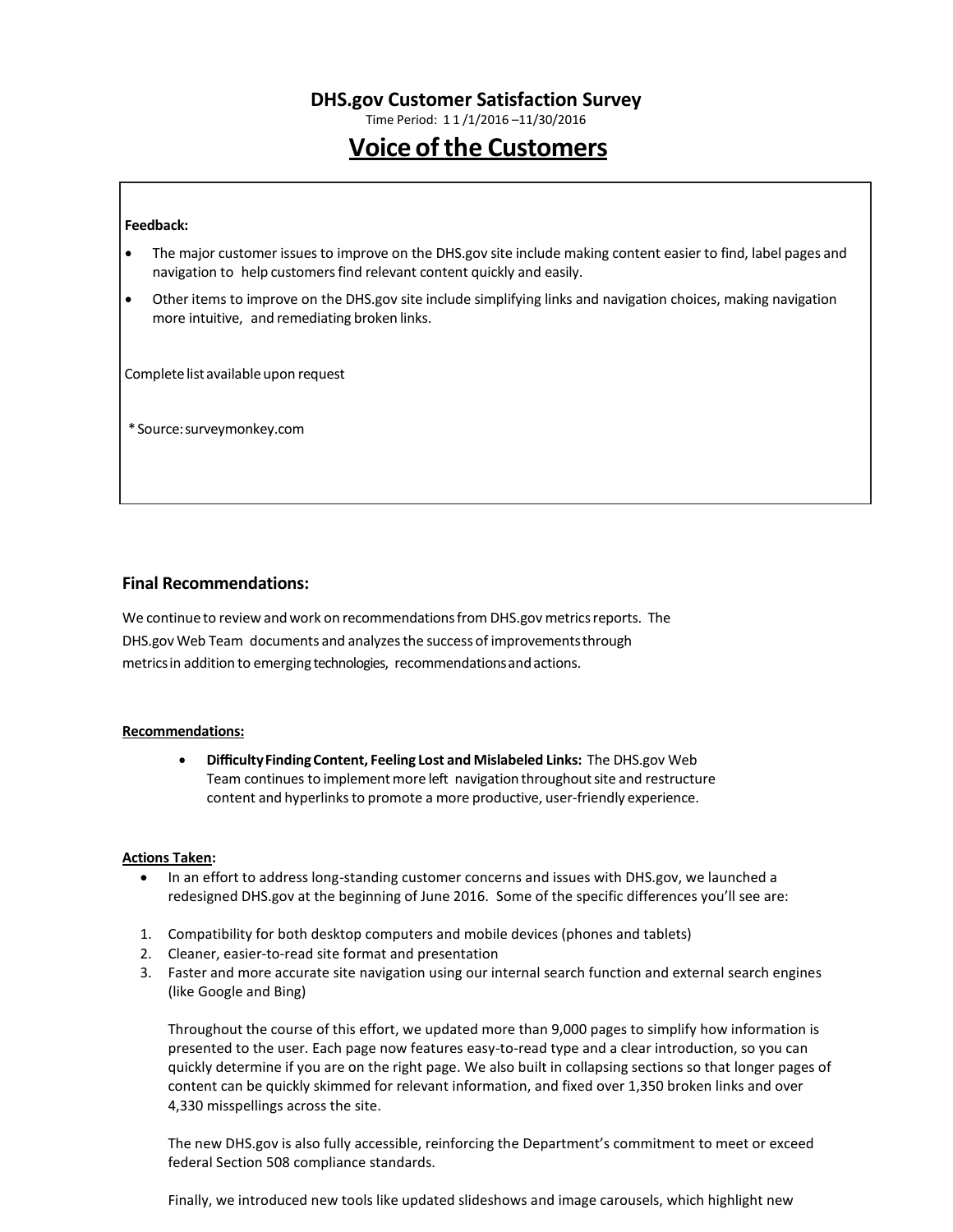Time Period: 1 1 /1/2016 –11/30/2016 information and announcements from the Department.

**Increase Visibility**: We continue to update our Frequently Requested Pages area to our web site each month according to our web metrics analysis. We also continue to add both internal and external links to our rotational banners, blogs and multimedia to help our readers find content quickly and easily.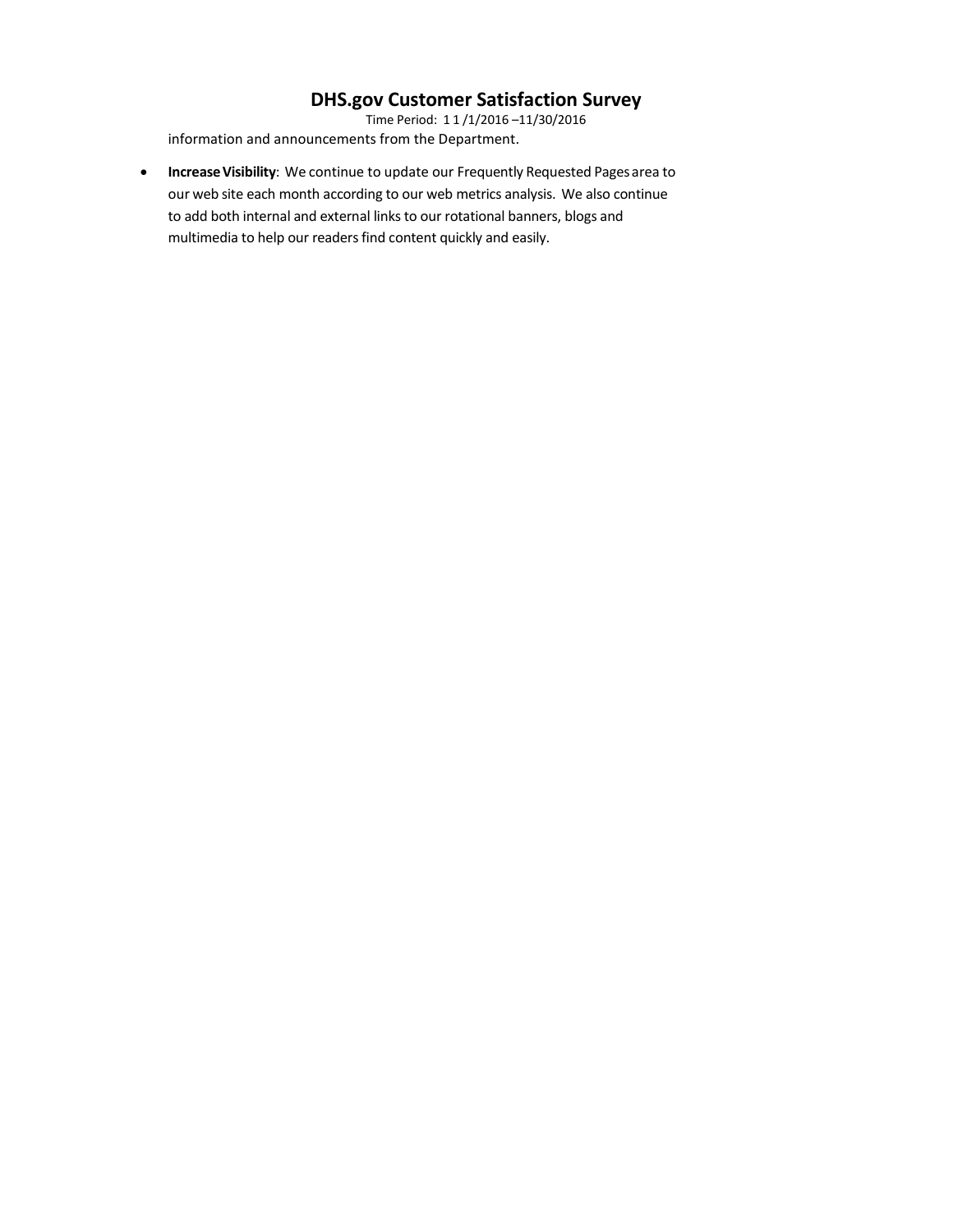Time Period: 11/1/2016 - 11/30/2016

## **Overall Customer Satisfaction Score 72.93**

## **How would you rate your overall experience today? 68.12 Answer Choices Responses Points Score** ▪ Outstanding 423 100 42300 ■ Above Average 513 58475 75 38475 **•** Average 21750 **21750** ▪ Below Average 90 25 2250 ▪ Poor 77 0 0 **Total 1538 104775 Were you able to complete the purpose of your visit? 64.43 Answer Choices Responses Points Score** ▪ Yes 991 100 99100 ▪ No 547 0 0 **Total 1538 99100 89.34 Answer Choices Responses Points Score** ▪ Yes 1374 100 137400 ▪ No 164 0 0 **Total 1538 137400 Will you recommend this website to a friend or colleague? 84.07 Answer Choices Responses Points Score** ▪ Yes 1293 100 129300 ▪ No 245 0 0 **Total 1538 129300 Would you still return to this website if you could get this information or service from another source?**

## **Please describe your experience finding your way around**

## **(navigating) DHS.gov today.**

NOTE: Excludes "Other" responses

| <b>Answer Choices</b>                                                     | <b>Responses</b> | <b>Points</b> | Score |
|---------------------------------------------------------------------------|------------------|---------------|-------|
| • Encountered no difficulties                                             | 940              | 100           | 94000 |
| • Had technical difficulties (e.g. error messages, broken links)          | 46               | 0             | O     |
| . Links did not take me where I expected                                  | 98               | 0             | ŋ     |
| . Links / labels are difficult to understand, they are not intuitive      | 42               | 0             | O     |
| . Navigated to general area but couldn't find the specific content needed | 204              | 0             | O     |
| • Too many links or navigational choices                                  | 36               | <sup>0</sup>  | O     |
| . Would often feel lost, not know where I was                             | 44               | 0             |       |
| Total                                                                     | 1410             |               | 94000 |

#### **How was your experience using our site search? 54.90**

NOTE: Excludes "Did not use search" and "Other" responses

| <b>Answer Choices</b>                                   | <b>Responses</b> | <b>Points</b> | Score        |
|---------------------------------------------------------|------------------|---------------|--------------|
| • Encountered no difficulties                           | 398              | 100           | 39800        |
| I was not sure what words to use in my search           | 65               |               | 0            |
| • Results were not helpful                              | 121              |               | <sup>0</sup> |
| . Results were not relevant to my search terms or needs | 68               |               | 0            |
| • Results were too similar / redundant                  | 22               |               | $\Omega$     |
| • Returned not enough or no results                     | 39               |               | $\Omega$     |
| • Returned too many results                             | 12               |               | <sup>0</sup> |
| <b>Total</b>                                            | 725              |               | 39800        |

**66.67**